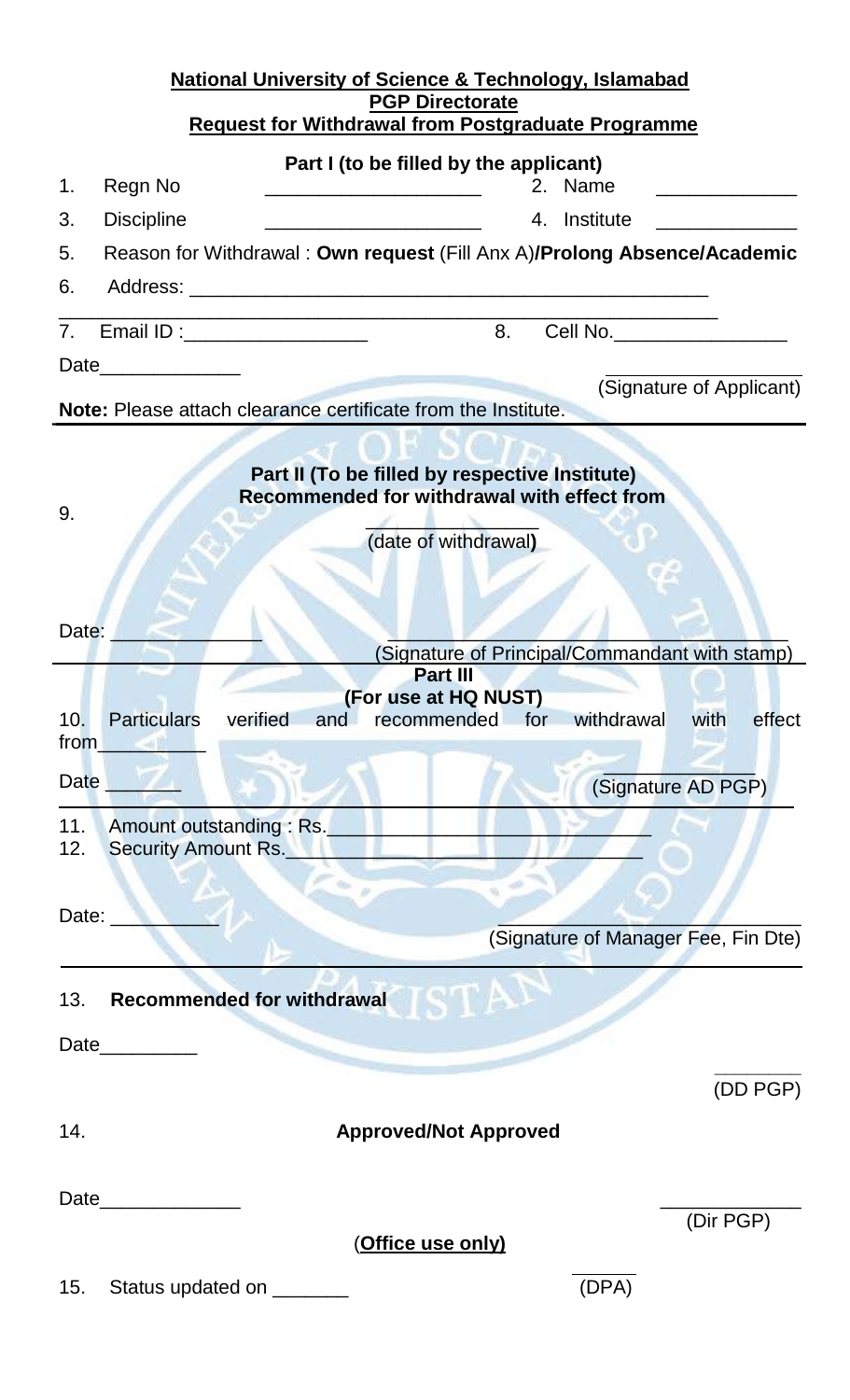## **Instructions for Filling**

1. Student desirous of discontinuing his/her postgraduate studies will apply for withdrawal by filling "Request for Withdrawal from Postgraduate Program" form.

2. **Part I** of the form will be filled by student as following:- (All columns are mandatory)

- a. **Ser 5** Tick any one of the reason for withdrawal
- b. **Ser 6** Date of withdrawal will be the last date the student attended classes
- c. **Ser 7** Address will be on which the student desires to receive his/her cheque for amount due from NUST (Security deposit etc)
- d. Student will also attach the clearance certificate issued by respective Institute with the form (Form will not be processed without clearance certificate).
- 3. **Part II** of the form will be "Recommended" by HoD of concern department of Institute, duly affixed by stamp of signing authority.
- 4. The form should reach PGP Dte, HQ NUST within 05 working days of initiation, through a covering letter of Institute.
- 5. **Part III** will be filled by HQ NUST.
	- a. **Ser 11** will be signed by concern AD PGP after verifying particulars of the student. Date of withdrawal will be the same as mentioned at ser 6.
	- b. Form will be forwarded to Fin Dte on minute sheet for filling of **ser 12 & ser 13**.

E PAKIST

c. After approval of "withdrawal" by Pre-Rector, the status of the student will be updated in ERP and the form (hard copy) will be placed in 'Dossier' of student.